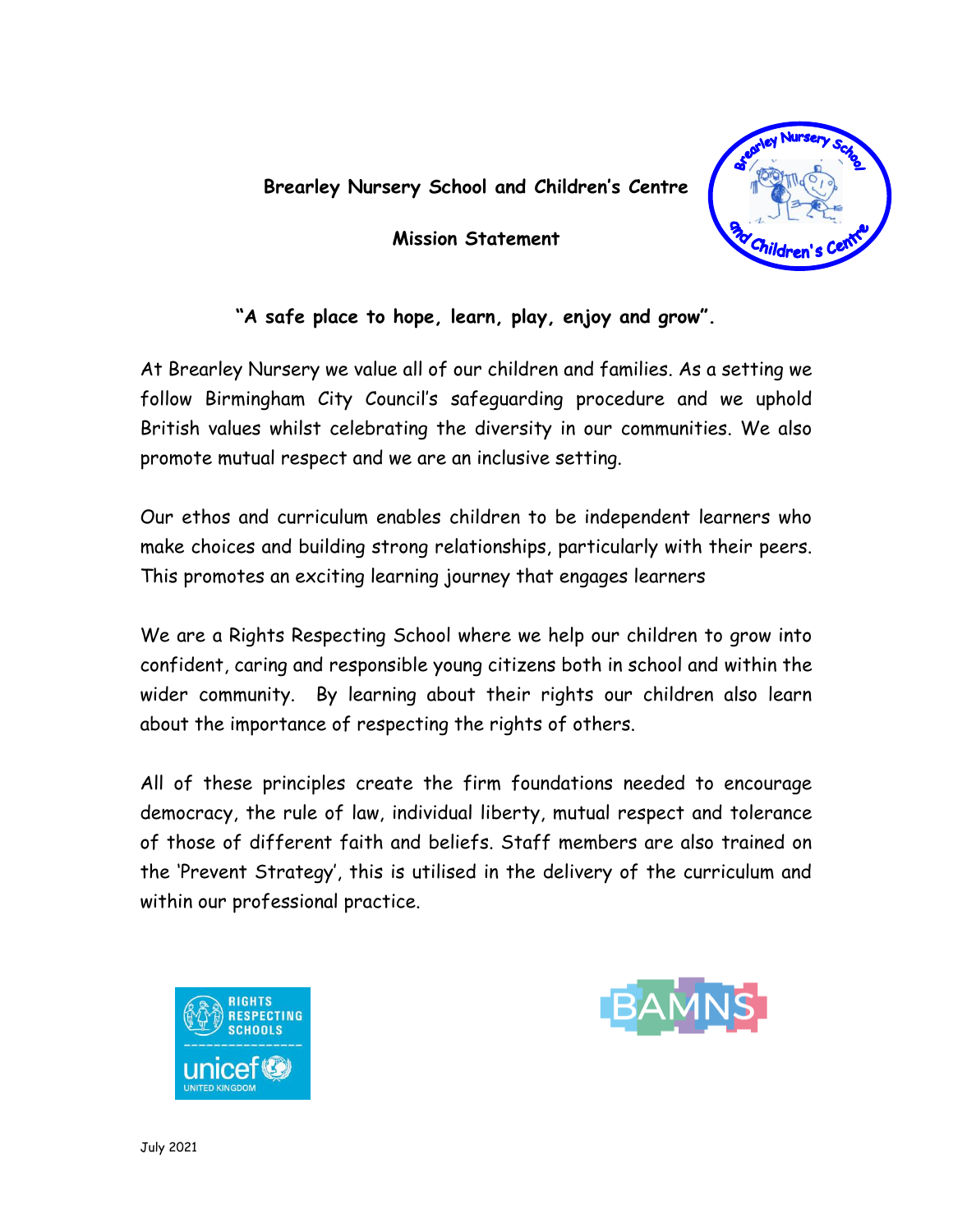# **Brearley Nursery School BEHAVIOUR POLICY**

The school aims to provide a caring, emotionally secure, environment in which both adults and children are expected to promote an ethos in which every individual is valued and respected.

In order to achieve this, staff must be consistent; consistency ensures that we will be effective and successful when dealing with a child's behaviour.

A belief is shared that good quality relationships are fundamental in promoting good behaviour.

Staff set a good example, treating children with respect at all times and with the same consideration and courtesy with which they should treat adults.

We offer a broad and rich curriculum based on the individual needs of the children. The children learn, develop and explore together supported by a team of well qualified staff, in a learning environment that encourages positive behaviour.

We recognise and value what each child brings to the setting and work closely with parents/carers, other professionals and local communities, to ensure a consistent approach.

We aim for our children to become happy, secure, confident, independent and self motivated learners.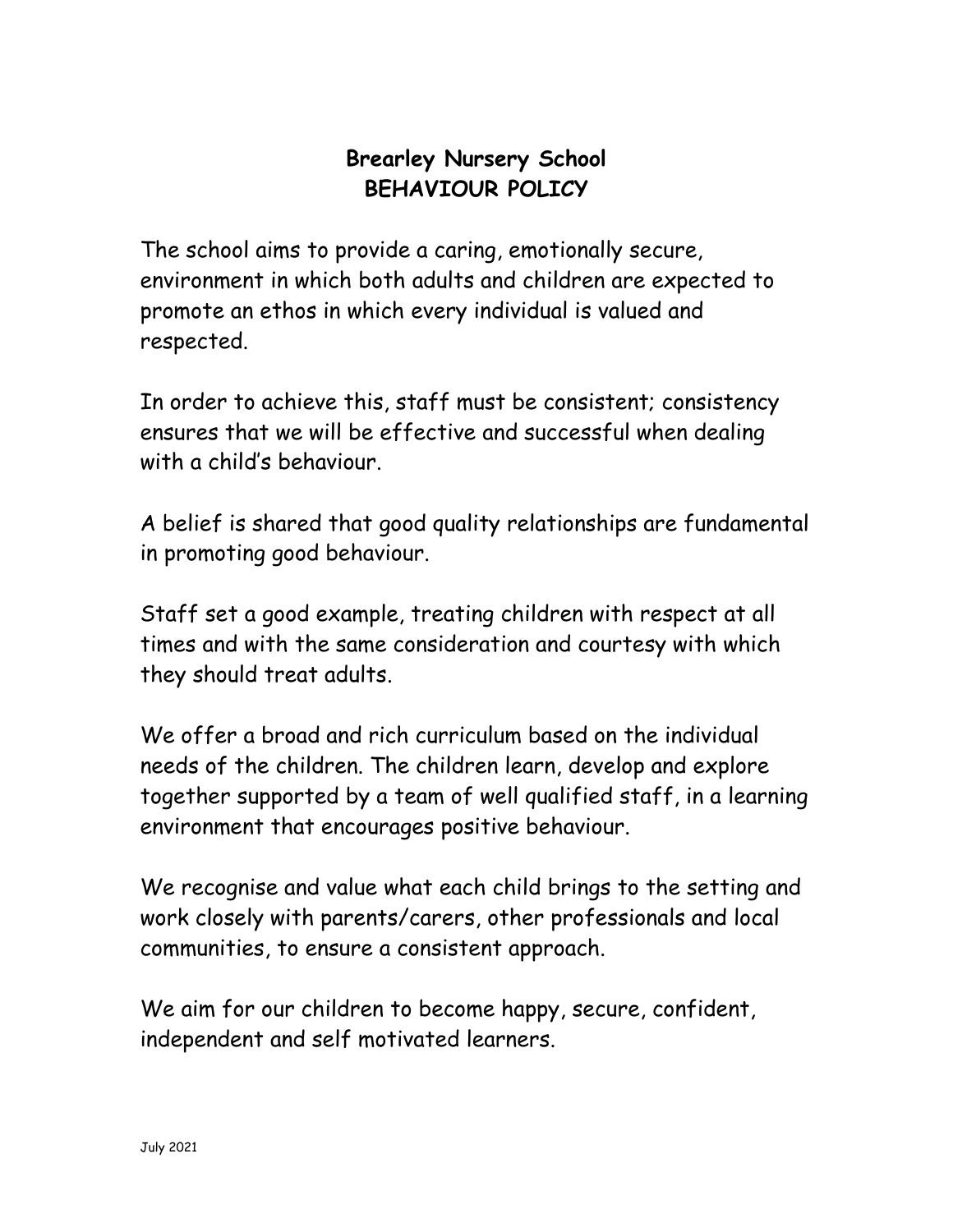Children are encouraged to take increasing responsibility for themselves. They are given reasons for constraints and they are helped to develop an understanding of the consequences of their actions.

We have high expectations of children's behaviour. These expectations are positively and explicitly stated. We talk about " You Can Do It!"

## **Behaviour we wish to encourage**

- Kindness
- Friendship
- Helpfulness to others
- Sharing and taking turns
- Politeness
- Respect for self, others and the environment
- Co-operation
- Negotiation
- Concentration, organisation and perseverance
- Moving safely around the setting

### **Strategies to encourage good behaviour**

- Adopt a positive approach by actively looking for opportunities to praise good behaviour, hard work, kindness and helpfulness.
- Praising good behaviour and stating clearly what it is that is good
- Parents carers and staff acting as good role models. This is now an integral part of the Safeguarding Policy(refer to Safeguarding Policy). If behaviour is inappropriate it will be managed through either the Safeguarding Policy or the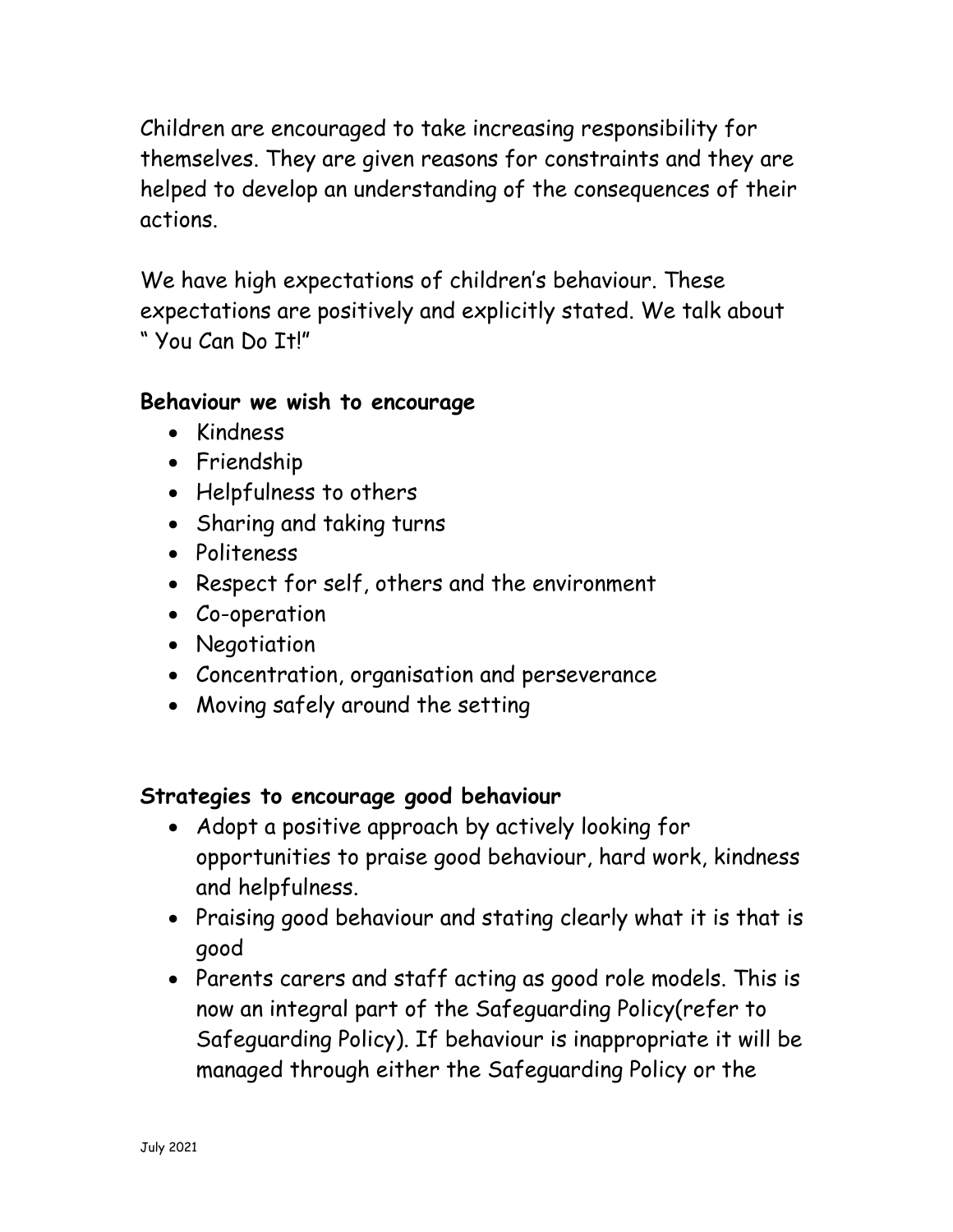Schools Code of Conduct Policy(refer to Schools Code of Conduct Policy).

- Planning an environment that promotes good behaviour e.g. ensuring that space is well organised and that there are sufficient, high quality resources. (environmental checklist carried out yearly).
- Ensuring daily routines are well established and consistent
- Staff deployment e.g. ensuring that there are sufficient staff to support child initiated play and help resolve disputes successfully
- Promoting good behaviour through circle time, stories, role play, use of persona dolls, peer massage (positive touch)
- Developing emotional literacy through using the box of feeling, puppets, persona dolls etc.
- Using good sitting, good looking, good listening signs and Lola the listening Leopard activities
- Giving rewards for good behaviour e.g. personalised stickers (I liked the way you…….) as well as commercially produced ones
- Routinely talk to parents/carers about individual child's achievements
- Encourage children to acknowledge and value each others contributions and achievement

### **Behaviour we wish to discourage**

- Physical aggression
- Verbal Aggression
- Unkindness
- Bullying
- Damaging property and the environment
- Hiding or running away
- Unsafe behaviour indoors and/or outdoors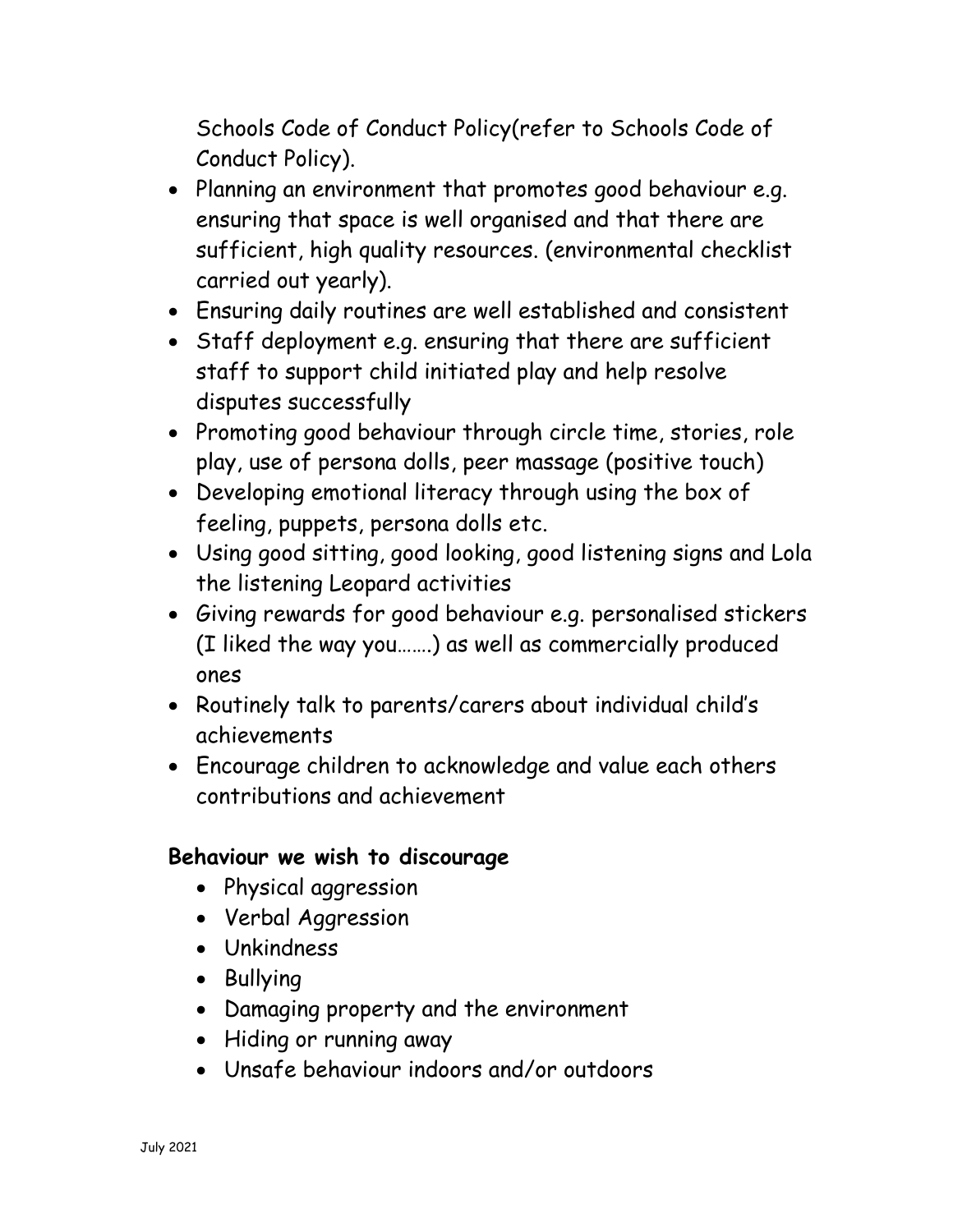**Strategies to manage negative behaviour** or bullying ( a continuum of responses from less serious incidences to more serious)

- Pointing out and praising good behaviour (I like the way ……… is sitting on the carpet)
- Ignoring negative behaviour and praising good behaviour
- Repeating an activity e.g. "Shall we sing that song again using our singing voices" "Well done I really enjoyed that song"
- Explaining to a child that they have made you sad and why
- Give a child one more chance to change and explain the consequences if they do not conform
- Dangerous incidents should be treated in a more serious manner showing child/children, through your body language and voice that this behaviour will not be tolerated e.g. damaging property
- Reprimand (focus on the behaviour, so the child knows what is acceptable and not acceptable)
- Time out (Thinking time) in a designated area in the classroom
- In exceptional circumstances it may be necessary to have time out, out of the classroom
- Complete a Behaviour Environmental checklist
- Talk to the parents/carers
- Refer to the BFCO to discuss frame work for intervention Strategies/process
- Use strategies in the 'Positive behaviour Journey Booklet'.
- Use Team Teach strategies to support positive handling of children.

When dealing with inappropriate behaviour we try when ever possible to highlight the inappropriate action and not the child e.g. "Shannon you have pushed Luke off the slide and that was an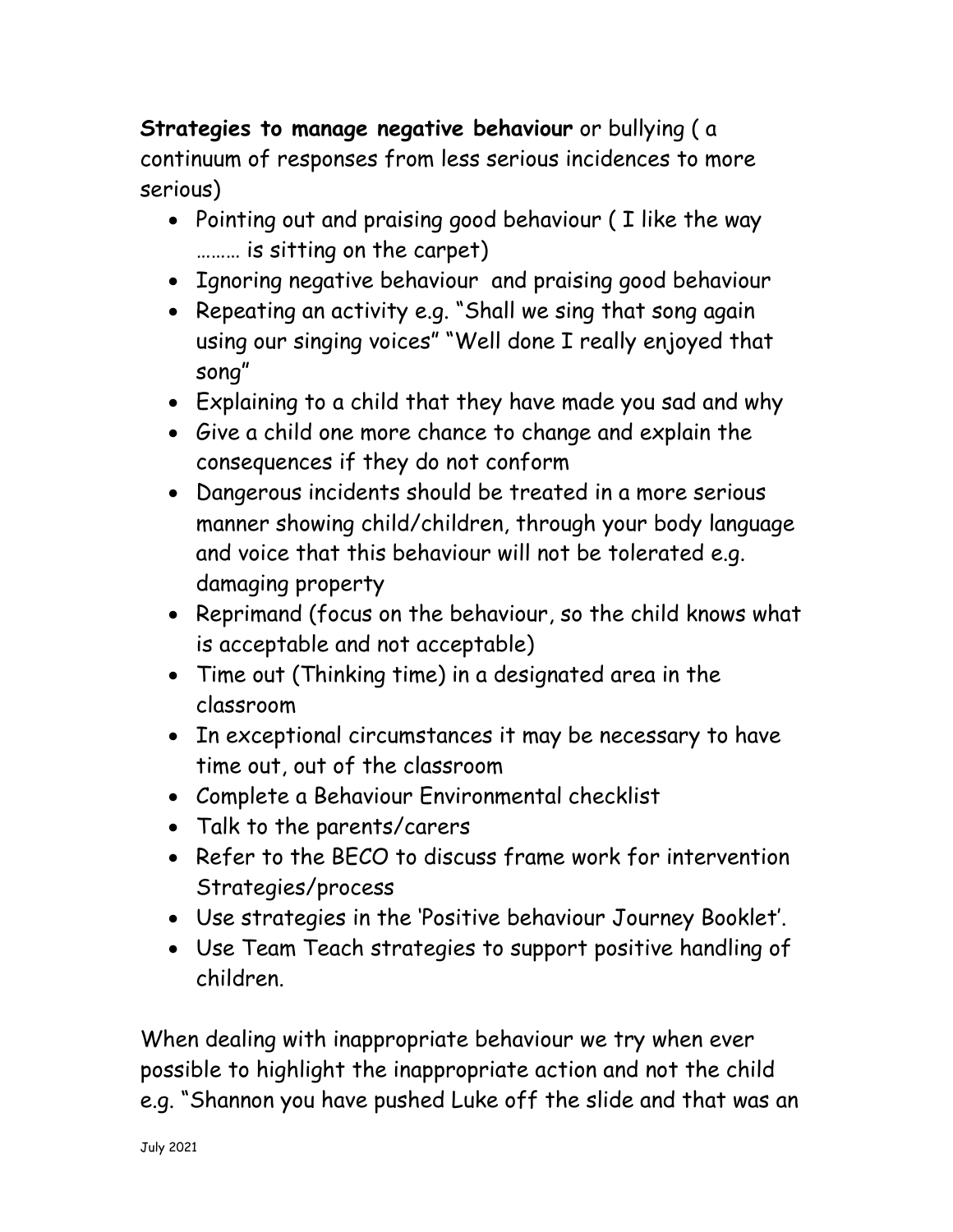unkind thing to do you have hurt him" not "Shannon you are naughty." we avoid the word "naughty" as it is seen as labelling the child and not helping children to see what it is about the behaviour you don't like e.g. the pushing off the slide.

We try and avoid giving attention to poor behaviour but use the situation as a learning opportunity for the child. Often minor misbehaviours are ignored in favour of praising good behaviour. The reason for ignoring negative behaviour and praising good behaviour is that children will respond to attention, even negative attention. Therefore, it is important that attention is given for positive reasons not negative.

In the unlikely event that physical restraint needs to be used for example to remove a child from a situation where they are likely to cause harm to themselves or others. Staff members will use team teach methods at such times.

If this has happened before, a risk assessment will be carried out If a member of staff needs to use physical restraint the incidence will be recorded and the parents/carers informed.

*"*A person will not be taken to have used corporal punishment (and therefore will not have committed an offence), where physical intervention was taken for the purposes of averting immediate danger of personal injury to any person (including the child) or to manage a child's behaviour if absolutely necessary. Providers, including childminders, must keep a record of any occasion where physical intervention is used, and parents and/or carers must be informed on the same day, or as soon as reasonably practicable.*"* (EYFS Statutory Framework, page 27)